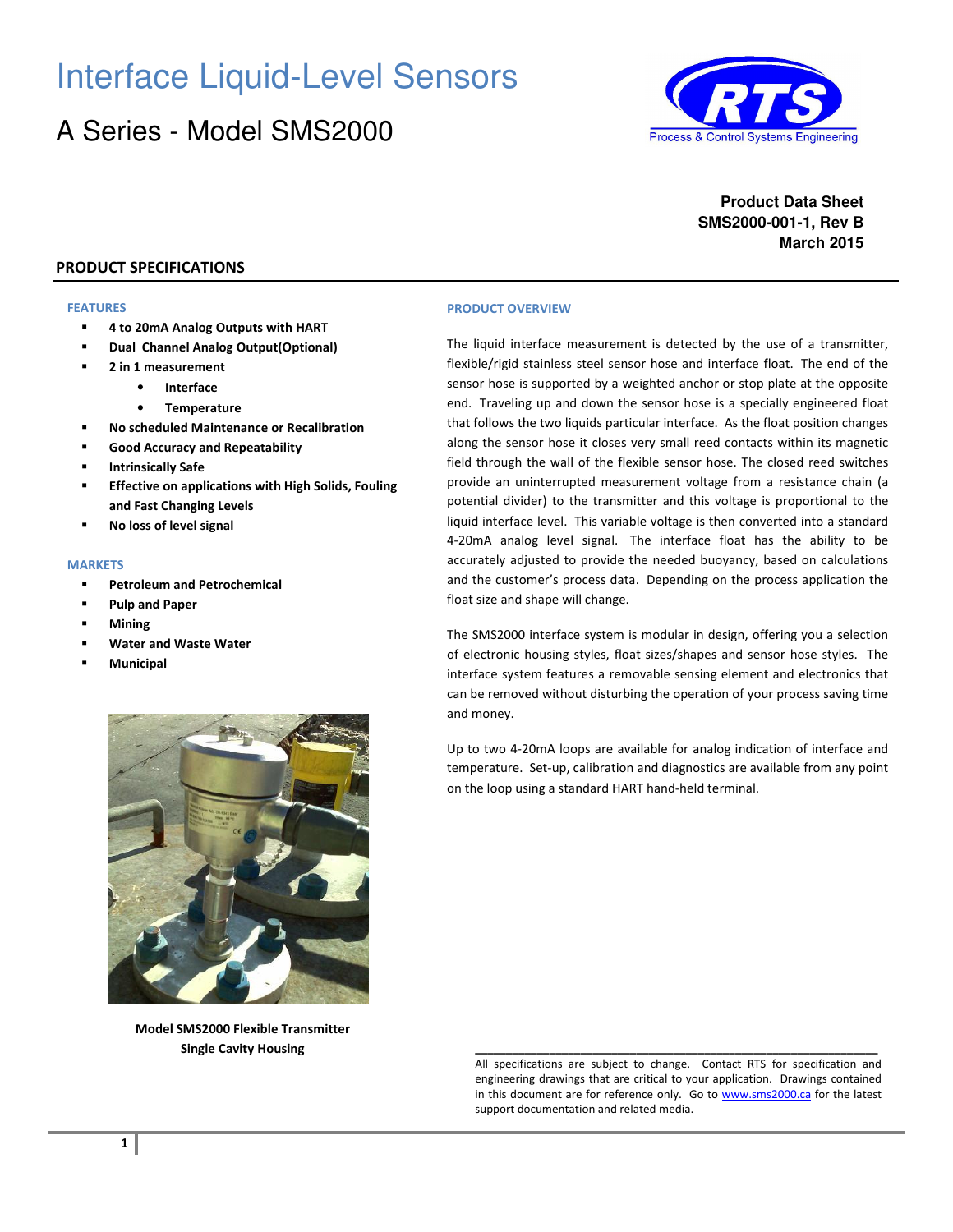## **PRODUCT SPECIFICATIONS**

| Parameter                            | <b>Specifications</b>                                                                    |
|--------------------------------------|------------------------------------------------------------------------------------------|
| <b>LEVEL OUTPUT</b>                  |                                                                                          |
| Measured Variable:                   | Product Level and/or Interface level                                                     |
| Output Signal:                       | 4 to 20mA with HART (Non Hart models available)                                          |
| Order Length:                        | Flexible hose: 900mm (36") to 24,000mm (960")                                            |
|                                      | Rigid Tube: 900mm (36") to 3000mm (120")                                                 |
| Accuracy/Resolution:                 | 25mm (1") or 15mm (1/2")                                                                 |
| Flex. Sensor Float Guide:            | Flexible Corrugated Braided Hose - 25mm (1.0")                                           |
| Rigid sensor Float Guide:            | Stainless Steel Tubing - 18mm (3/4") or 25mm (1")                                        |
| Response Time:                       | 0.8 second                                                                               |
| <b>TEMPERATURE OUTPUT (Optional)</b> |                                                                                          |
| <b>Measured Variable:</b>            | Single Point Temperature - 100 ohm platinum RTD                                          |
| Output Signal:                       | 4 to 20mA with HART (Non Hart models available)                                          |
| Accuracy:                            | $\pm 0.16$ °C ( $\pm$ 0.28 °F)                                                           |
| <b>INTERFACE LEVEL FLOAT</b>         |                                                                                          |
| Material:                            | 304L Stainless Steel                                                                     |
| Shape:                               | Round                                                                                    |
| Sizes:                               | 150mm (6") to 375mm (15") outside diameter.                                              |
| Through Hole Diameter:               | 50mm (2")                                                                                |
| Specific Gravity Adjustable:         | Yes, ± 0.01 S.G., smooth or mirror finish, 5 gram accuracy, thermal expansion corrected. |
| <b>ELECTRONICS</b>                   |                                                                                          |
| Input Voltage:                       | 10 to 42VDC (10 to 30VDC - Explosion Proof), Hart Communication                          |
| Type:                                | 4 to 20mA                                                                                |
| Fail Safe:                           | High (21.4mA), or Low (3.8mA)                                                            |
| Reverse polarity protection: Yes     |                                                                                          |
| <b>CALIBRATION</b>                   |                                                                                          |
| Zero Adjustment range:               | Anywhere within the active length                                                        |
| Span Adjustment range:               | Anywhere within the active length                                                        |
| <b>ENVIRONMENTAL</b>                 |                                                                                          |
| <b>Enclosure Rating:</b>             | Nema 4X                                                                                  |
| Humidity:                            | 5-95%, relative humidity.                                                                |
| <b>Operating Temperatures:</b>       | Electronics:                                                                             |
|                                      | -40 °C (-40 °F) to 84 °C (183 °F)                                                        |
|                                      | <b>Sensing Element:</b>                                                                  |
|                                      | -40 °C (-40 °F) to 125 °C (257 °F)                                                       |
|                                      | <b>Temperature Element:</b>                                                              |
|                                      | -200 °C (-328 °F) to 250 °C (482 °F)                                                     |
| Materials:                           | Wetted parts: 316L and 304 Stainless Steel                                               |
|                                      | Non-Wetted parts: 316L stainless steel and epoxy coated aluminum.                        |
| <b>ELECTRICAL CONNECTIONS</b>        |                                                                                          |
| Nema Type 4X, I.S.                   | 1/2" conduit opening. (Metric sizes available upon request)                              |
| <b>APPROVALS</b>                     |                                                                                          |

CSA, FM, CE, UL & ATEX, Exp. Class 1 Div II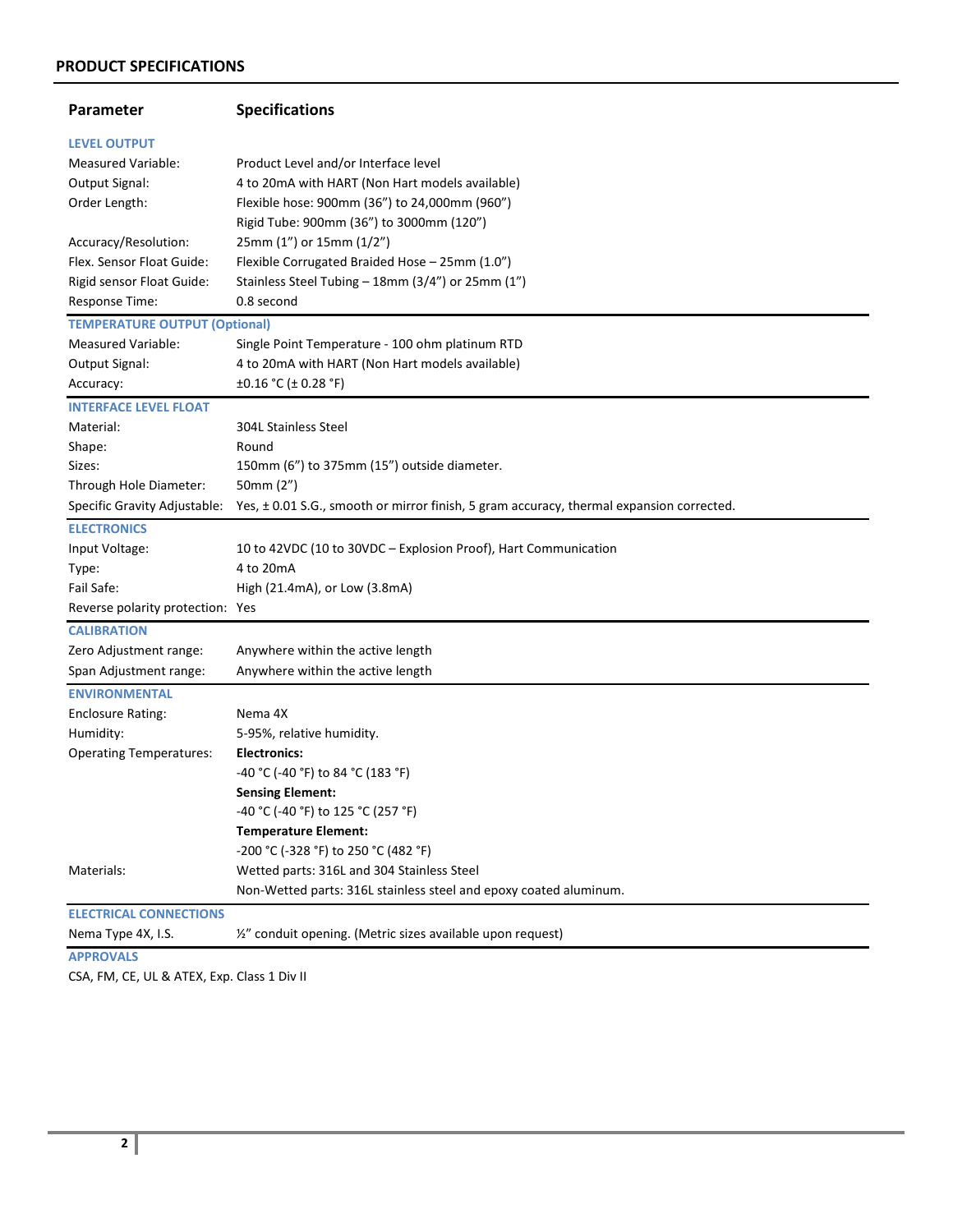#### **ORDERING INFORMATION**

| <b>TRANSMITTER MODEL</b>    |          |                                                                                            | $=$ SMS2000 (1) |
|-----------------------------|----------|--------------------------------------------------------------------------------------------|-----------------|
| <b>SMS2000</b>              | =        | <b>Interface Transmitter</b>                                                               |                 |
| <b>INPUT POWER</b>          |          |                                                                                            | $= H(2)$        |
| н                           | Ξ        | 24VDC Loop, Hart                                                                           |                 |
| NΗ                          | Ξ        | 24VDC Loop, Non-Hart                                                                       |                 |
| <b>HOUSING TYPE</b>         |          |                                                                                            | $= A(3)$        |
| А                           | Ξ        | Nema Type 4X, 316L stainless steel, One (1) conduit outlet                                 |                 |
| В                           | =        | Nema Type 4X, 316L stainless steel, Two (2) conduit outlets                                |                 |
| c                           | $\equiv$ | Nema Type 4X, Epoxy Coated Aluminum, One (1) conduit outlet                                |                 |
| D                           | =        | Nema Type 4X, Epoxy Coated Aluminum, Two (2) conduit outlets                               |                 |
| Ε                           | Ξ        | Plastic                                                                                    |                 |
| <b>ELECTRONICS MOUNTING</b> |          |                                                                                            | $= 1(4)$        |
| 1                           | Ξ        | <b>Integral Electronics</b>                                                                |                 |
| <b>SENSOR HOSE TYPE</b>     |          |                                                                                            | $= F(5)$        |
| F                           | Ξ        | Flexible Braided Corrugated Hose, 304SS Stainless Steel - 25mm (1") diameter               |                 |
| R1                          | =        | Rigid 316L Stainless Steel, 18mm (3/4") diameter                                           |                 |
| R <sub>2</sub>              | =        | Rigid 316L Stainless Steel, 25mm (1") diameter                                             |                 |
| <b>SENSOR HOSE LENGTH</b>   |          |                                                                                            | = XXX (6)       |
| XXX                         | $=$      | Specify Sensor Hose measurement length in inches. (See Illustration 1.0 - PAGE 4)          |                 |
|                             |          | (Please note maximum length for rigid sensor hose type is 300mm (120in.)                   |                 |
| <b>SENSOR RESOLUTION</b>    |          |                                                                                            | $= 10(7)$       |
| 10                          | Ξ        | 25mm (1")                                                                                  |                 |
| 05                          | $=$      | 13mm(1/2")                                                                                 |                 |
| <b>VESSEL MOUNTING</b>      |          |                                                                                            | $= CC(8)$       |
| ΑА                          | =        | 2" MNPT, 316L                                                                              |                 |
| BB                          | $\equiv$ | 1" Flange, ANSI 150#                                                                       |                 |
| <b>CC</b>                   | =        | 2" Flange, ANSI 150#                                                                       |                 |
| <b>TEMPERATURE SENSOR</b>   |          |                                                                                            | $= X(9)$        |
| X                           | =        | <b>No Temperature Measurement</b>                                                          |                 |
| Τ1                          | $=$      | 100 ohm Platinum RTD sensor c/w 2-wire 24VDC Transmitter, Hart communication               |                 |
| T2                          | $=$      | 100 ohm Platinum RTD sensor c/w 2-wire 24VDC Transmitter, No Hart Technology               |                 |
| <b>INTERFACE FLOAT</b>      |          |                                                                                            | $=$ F1 (10)     |
| F1                          | =        | 375mm (15") diameter round float - see picture, page 4                                     |                 |
| F2                          | =        | 250mm (10") diameter round float - see picture, page 4                                     |                 |
| F3                          | $=$      | 150mm (6") diameter round float - see picture, page 4                                      |                 |
| 64                          |          | Other (Contact factory for various sizes)                                                  |                 |
| <b>FLOAT FINISH</b>         |          |                                                                                            | $= X(11)$       |
| X                           | $=$      | <b>Basic Finish</b>                                                                        |                 |
| <b>MIR</b>                  | $=$      | <b>Mirror Finish</b>                                                                       |                 |
| <b>ANCHOR</b>               |          |                                                                                            | $= 02(12)$      |
| 01                          | Ξ        | 100mm (4") diameter - round, 150mm (6") tall carbon steel                                  |                 |
| 02                          | $=$      | 100mm (4") diameter - round, 150mm (6") tall stainless steel                               |                 |
| 03                          | $=$      | 100mm (4") diameter - round, 10mm (1/4") stop plate stainless steel - (Rigid systems only) |                 |
| <b>HART MODEM</b>           |          |                                                                                            | $= X(13)$       |
| X                           | Ξ        | Not Required.                                                                              |                 |
| <b>MOD</b>                  | Ξ        | HART to RS-232 communication adapter                                                       |                 |
| <b>DOCUMENTATION</b>        |          |                                                                                            | $=$ SMCD (14)   |
| <b>SMCD</b>                 | Ξ        | Set-up software, operation manual and CD all Included free of charge.                      |                 |

*NOTE: FOR SPARE PARTS REQUEST - PLEASE CONTACT HEAD OFFICE.*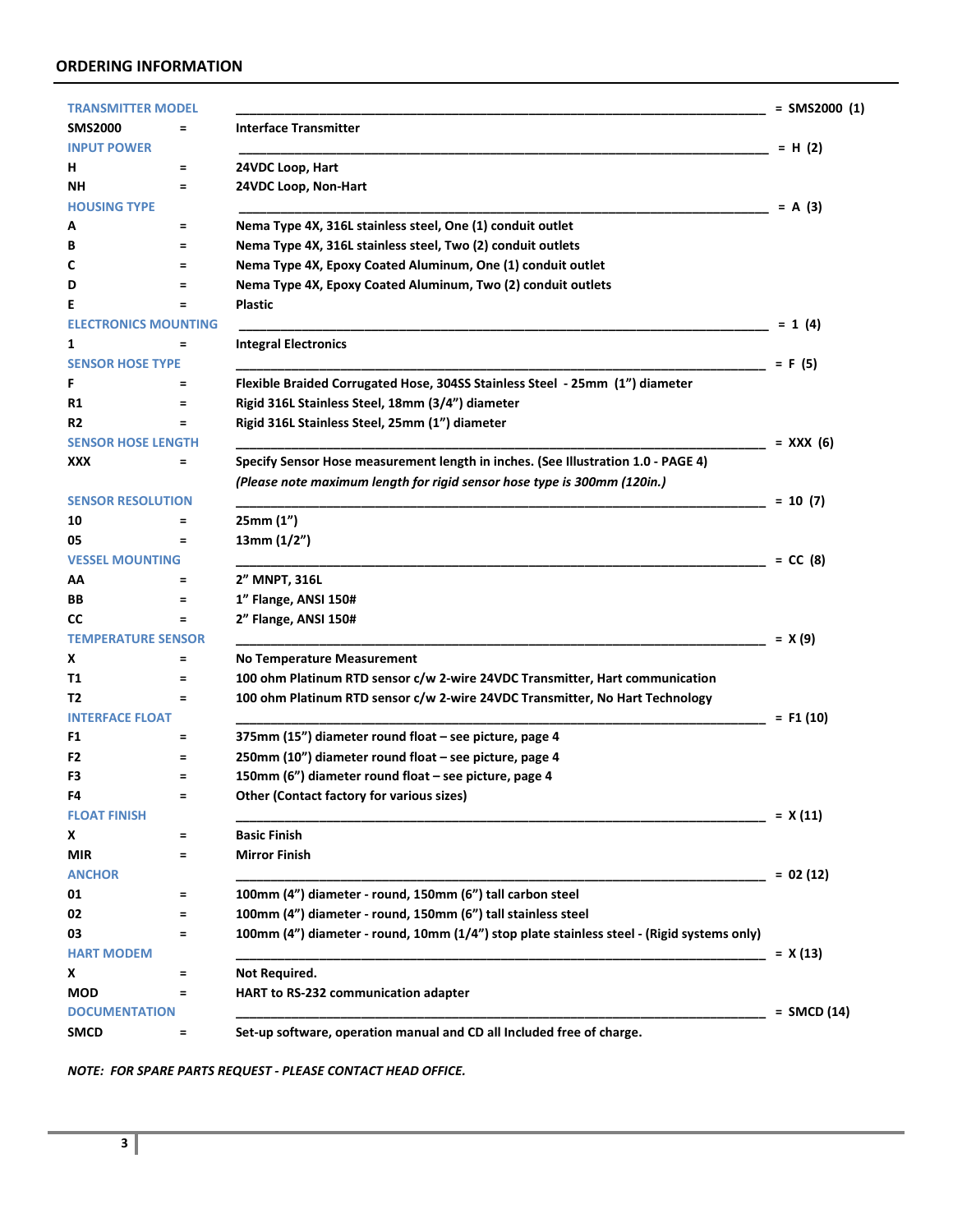

## **SMS2000 SYSTEM READY TO INSTALL**